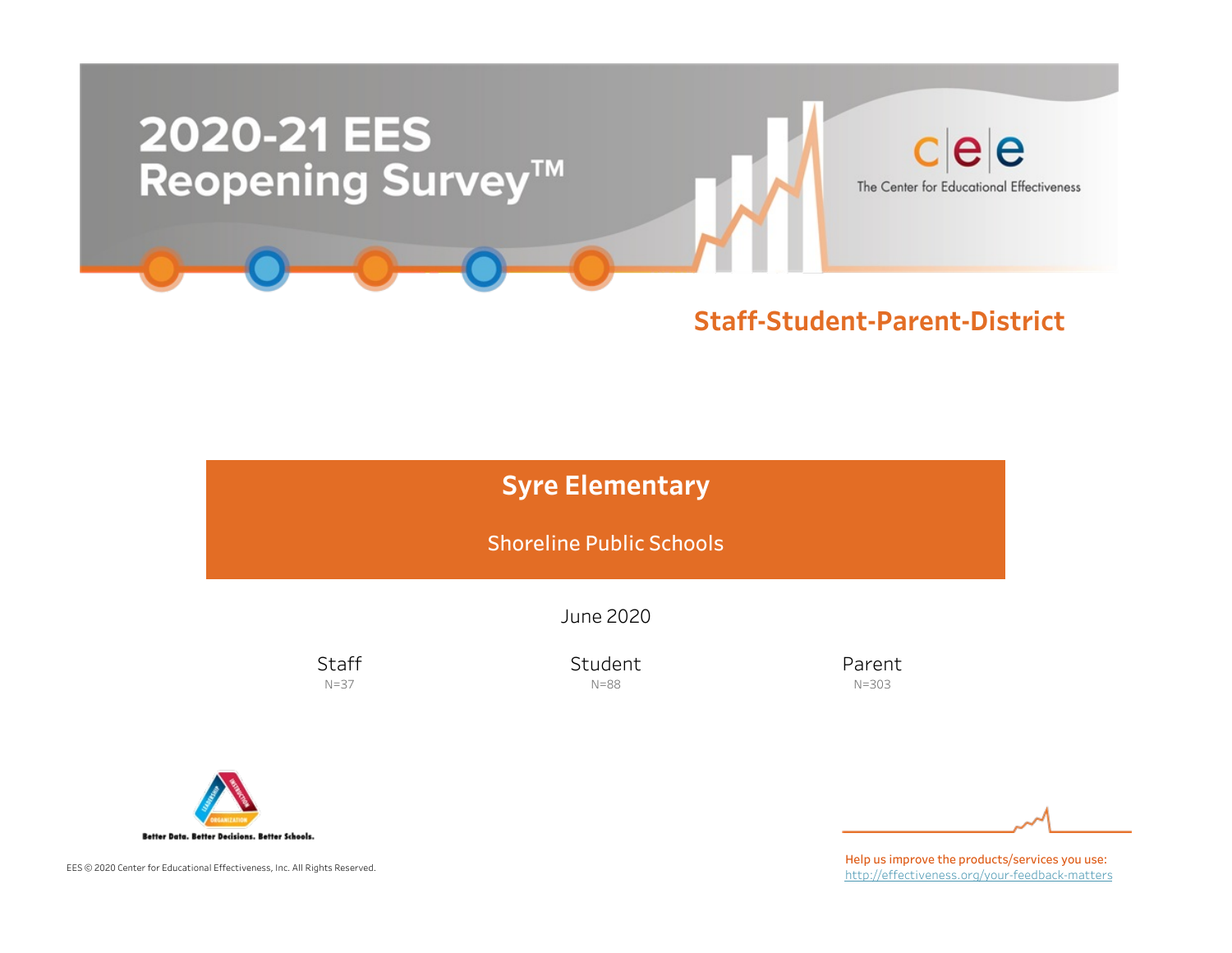### **O** Safe and Supportive Learning Environment Syre Elementary

### What is the most pressing need for you and your child this Fall?

|                                      |         | Ranked 1st |     | Ranked 2nd Ranked 3rd | Ranked 4th | Ranked 5th |
|--------------------------------------|---------|------------|-----|-----------------------|------------|------------|
| In-person, teacher-lead instruction  | Student | 35%        | 18% | 15%                   | 9%         | 8%         |
|                                      | Parent  | 56%        | 19% | 6%                    | 3%         | 3%         |
| Being with adults that care about me | Student | 11%        | 20% | 19%                   | 19%        | 15%        |
| Emotional support / counseling       | Parent  | 5%         | 12% | 24%                   | 17%        | 30%        |
| Being with my friends                | Student | 31%        | 26% | 15%                   | 8%         | 7%         |
| Socialization with other students    | Parent  | 24%        | 45% | 15%                   | 2%         | $1\%$      |
| Elective classes (art, music, etc.)  | Student | 5%         | 15% | 16%                   | 28%        | 23%        |
|                                      | Parent  | 2%         | 7%  | 23%                   | 39%        | 17%        |
| Athletics and activities             | Student | 6%         | 8%  | 20%                   | 19%        | 33%        |
|                                      | Parent  | 0%         | 6%  | 20%                   | 26%        | 36%        |

Percent of Respondents

0% 100% 100% 100% 100%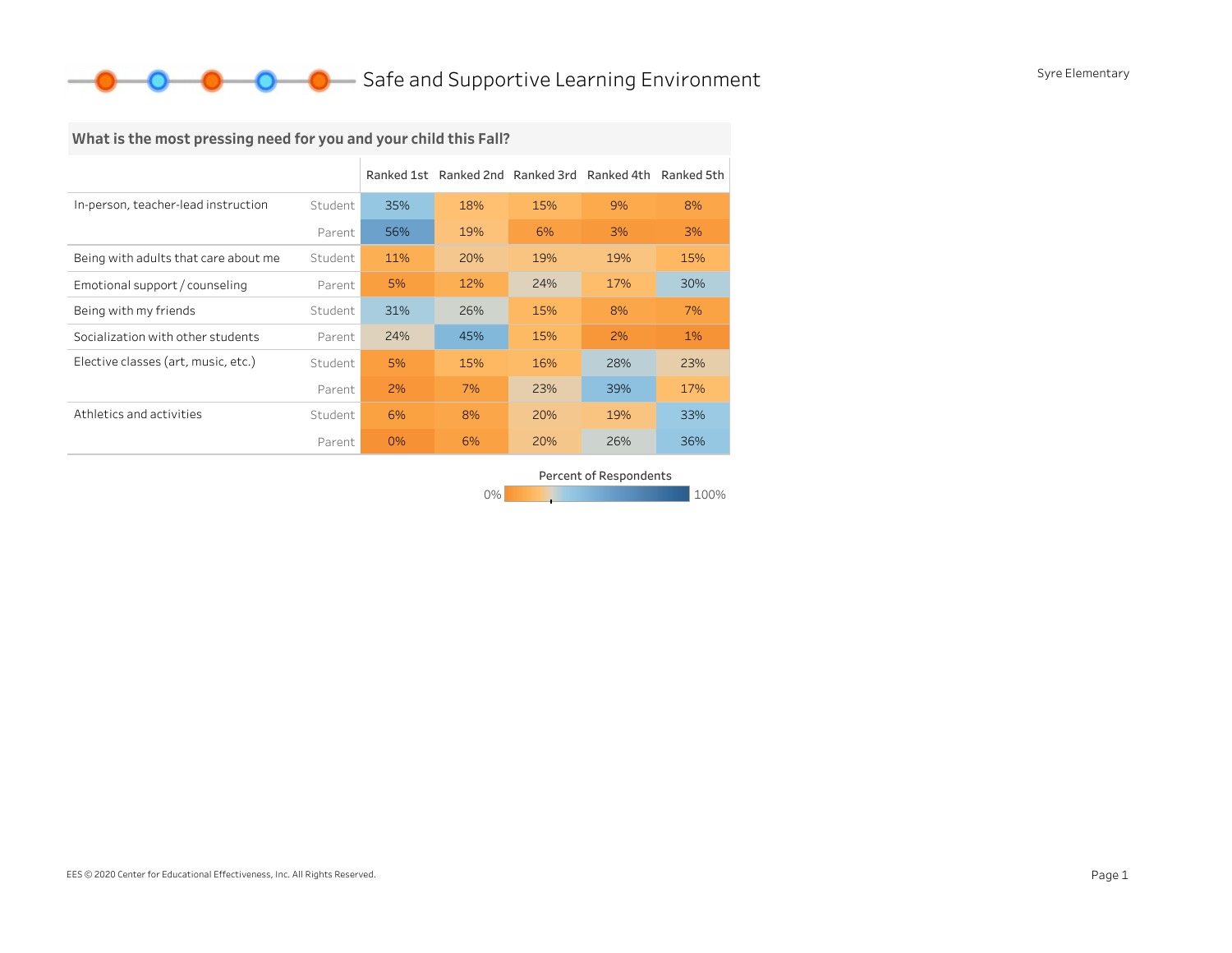

#### What is most needed for staff and students to return to in-person school?

Total Needed/Not Needed

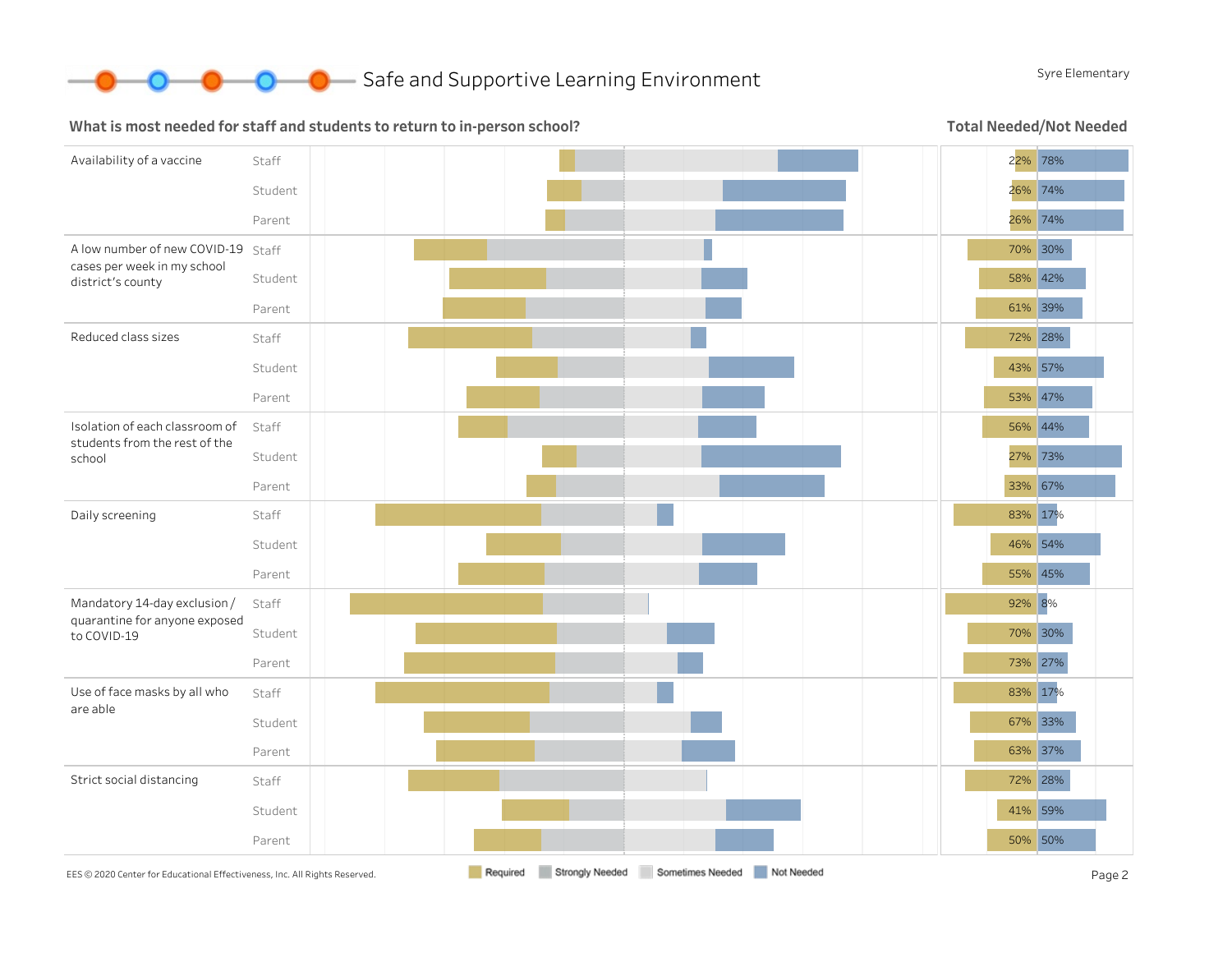

#### What is the greatest concern about returning to school?

**Total Concerned/Not Concerned** 

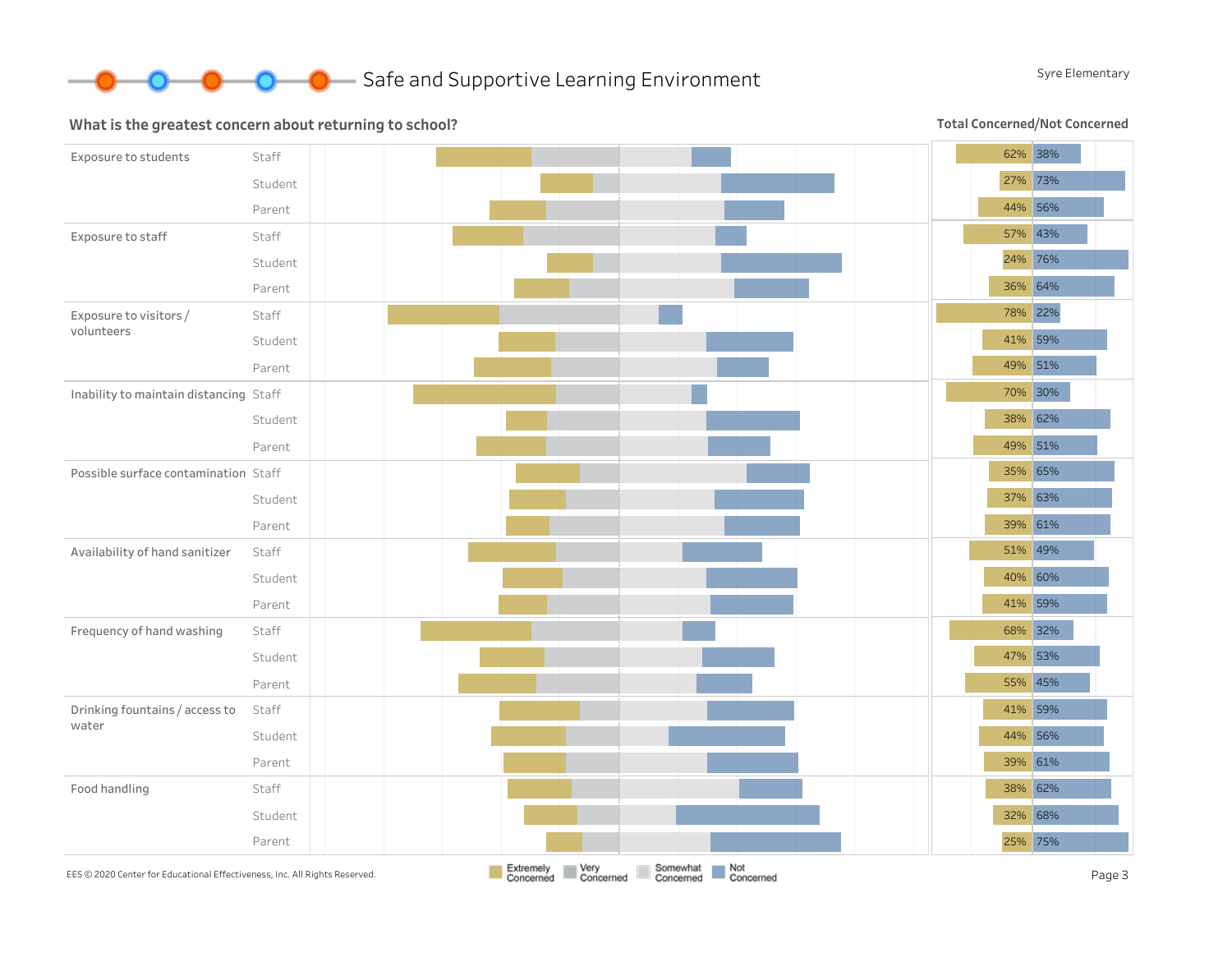### **O** Teaching and Learning: Time Management SyreElementary

#### What helped with time management during distance learning? Blue represents highest responses.

|                                                                        | Staff | Student        | Parent |
|------------------------------------------------------------------------|-------|----------------|--------|
| Call or text due date reminder                                         | 5     | $\mathbf{1}$   | 19     |
| Call or text general check in                                          | 5     | $\overline{c}$ | 20     |
| Daily learning plan provided by teacher                                | 1     | 15             | 68     |
| Email due date reminder                                                | 3     | 5              | 40     |
| Email general check in                                                 | 13    | 7              | 66     |
| Email virtual meeting reminder                                         | 18    | 8              | 81     |
| Having a single contact person from school                             | 5     | 6              | 42     |
| Learning Management Systems (i.e. Google<br>Classroom, Canvas, SeeSaw) | 20    | 60             | 184    |
| My own digital calendar                                                | 23    | 10             | 81     |
| My own paper calendar                                                  | 11    | 16             | 78     |
| Other                                                                  | 1     | 16             | 18     |
| Regular email from teacher                                             | 12    | 32             | 177    |
| Weekly learning plan provided by teacher                               | 16    | 58             | 215    |



EES©2020CenterforEducationalEffectiveness,Inc.AllRightsReserved. Page4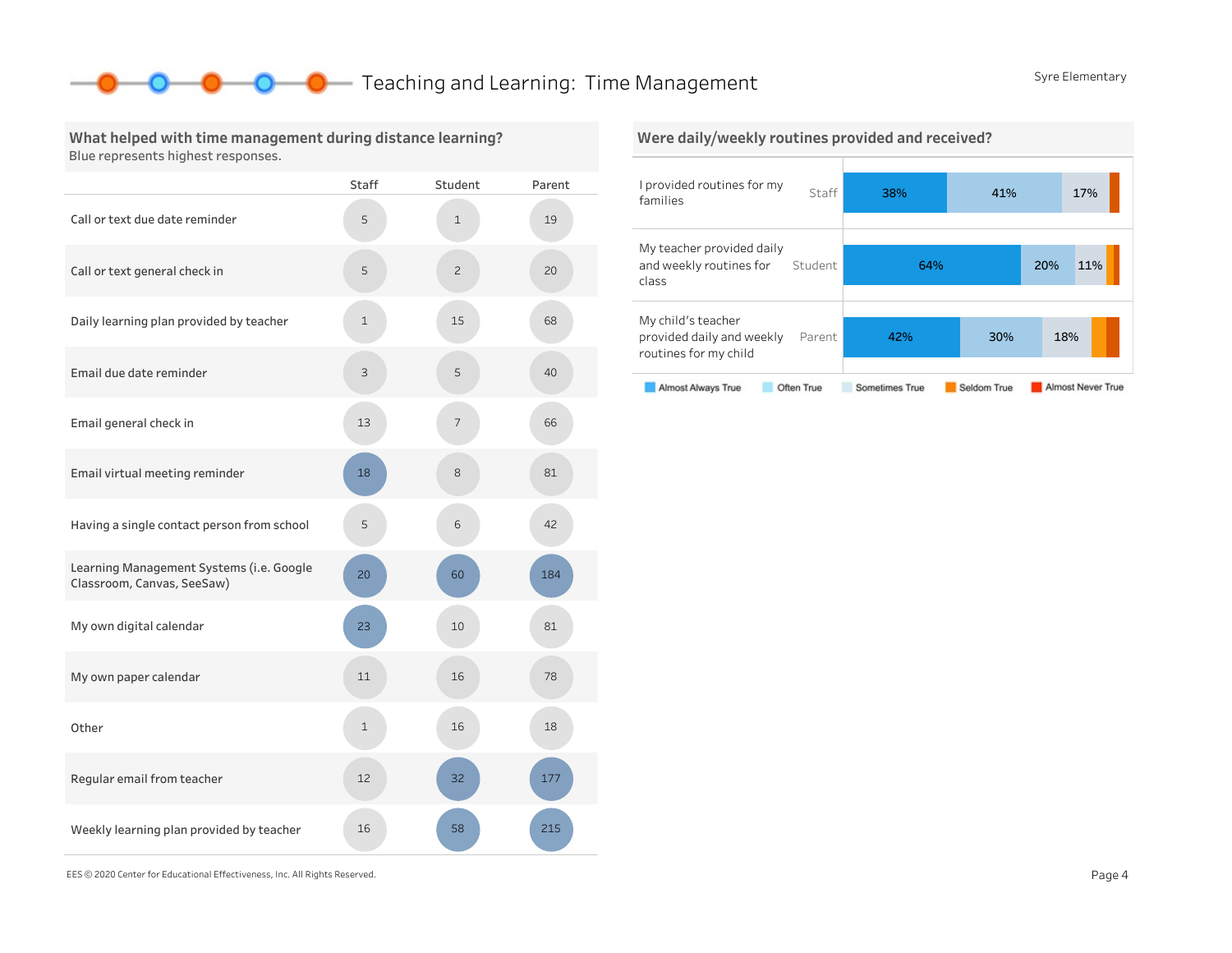### **C** Teaching and Learning: Learning Tools SyreElementary



|                                                                        | <b>Staff</b>   | Student      | Parent |  |
|------------------------------------------------------------------------|----------------|--------------|--------|--|
| Daily learning plan provided by teacher                                | $\overline{2}$ | 6            | 62     |  |
| Email                                                                  | 13             | 5            | 30     |  |
| <b>Learning Games</b>                                                  | $\mathbf{1}$   | 13           | 72     |  |
| Learning Management Systems (i.e. Google<br>Classroom, Canvas, SeeSaw) | 20             | 38           | 144    |  |
| Learning Software (i.e. Bridges, Wonders)                              | 4              | 5            | 38     |  |
| Links to various learning tools and activities                         | 10             | 11           | 48     |  |
| Online Lessons (i.e. Kahn Academy)                                     | $\overline{4}$ | 16           | 85     |  |
| Other videos posted by the teacher                                     | 6              | 22           | 57     |  |
| Phone call                                                             | 11             | $\mathbf{1}$ | 11     |  |
| Sharing software (i.e. Flipgrid)                                       | $\mathcal{G}$  | 18           | 22     |  |
| Short quizzes                                                          | 3              | 13           | 25     |  |
| Slideshows                                                             | 5              | 11           | 20     |  |
| Video Conferencing (i.e. Zoom)                                         | 29             | 38           | 150    |  |
| Videos created by the teacher                                          | 15             | 49           | 168    |  |
| Weekly learning plan provided by teacher                               | 17             | 37           | 155    |  |



What Learning Tools did not work well? Gold represents highest responses.



EES©2020CenterforEducationalEffectiveness,Inc.AllRightsReserved. Page5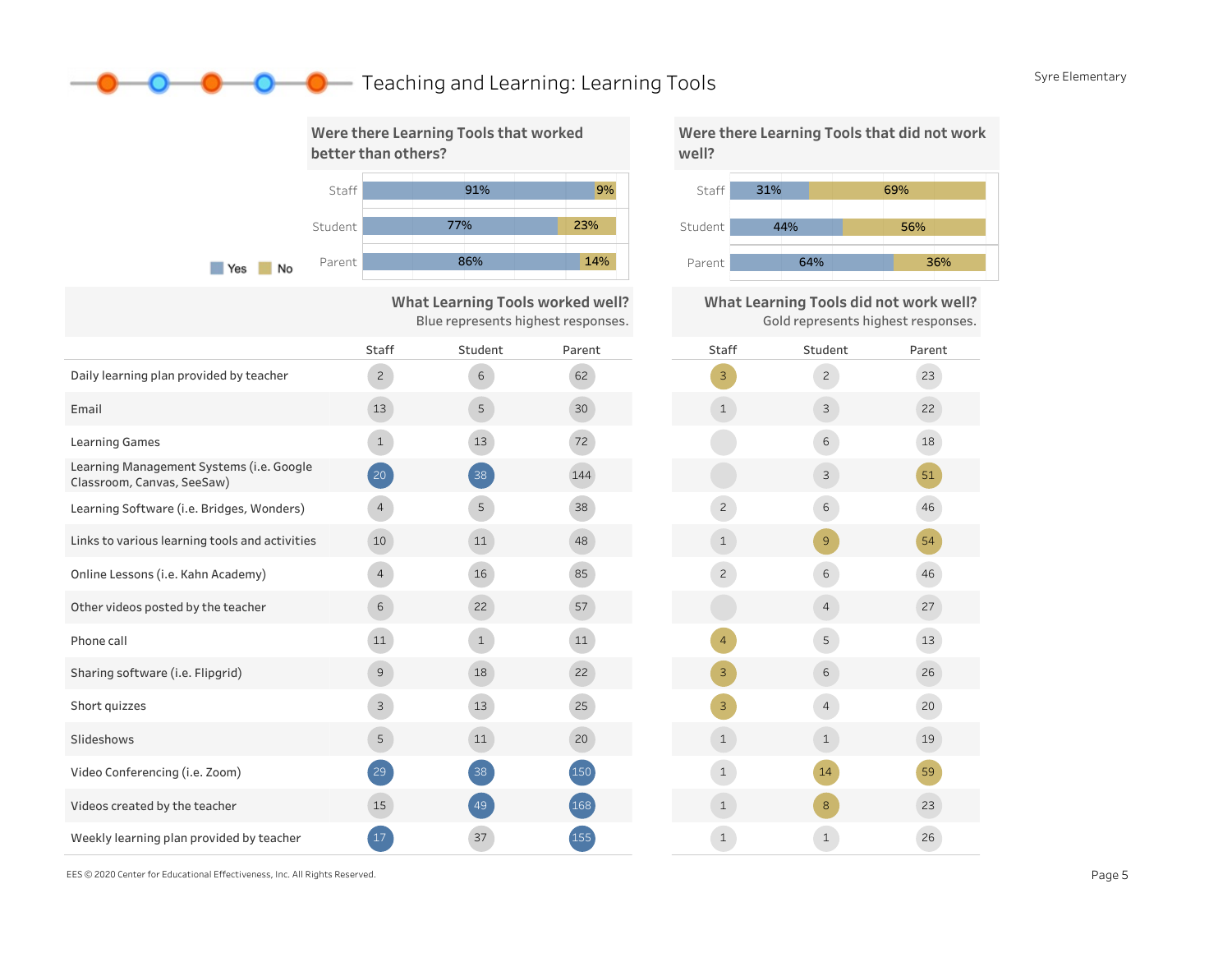### **O** Syre Elementary Syre Elementary

Did our parents receive the information they needed to support student learning?



### How effective was our instruction around learning targets?

| I understood the learning<br>goals for my child's<br>lessons                                     | Parent | 20% | 29% | 32% |     | 12% 7% |
|--------------------------------------------------------------------------------------------------|--------|-----|-----|-----|-----|--------|
| I focused on the essential<br>standards and learning<br>targets from each unit of<br>instruction | Staff  | 33% | 33% |     | 26% | 7%     |

Did our parents access teaching videos to support their child's learning



#### How was the distance learning model perceived by parents?



|           | What were students' perceptions about the amount of school work |
|-----------|-----------------------------------------------------------------|
| assigned? |                                                                 |

| I had an appropriate<br>amount of school work           | Student |     | 45% | 29% | 18%     |
|---------------------------------------------------------|---------|-----|-----|-----|---------|
| My child had an<br>appropriate amount of<br>school work | Parent  | 18% | 25% | 35% | 12% 10% |

Almost Always True Sometimes True Almost Never True Often True Seldom True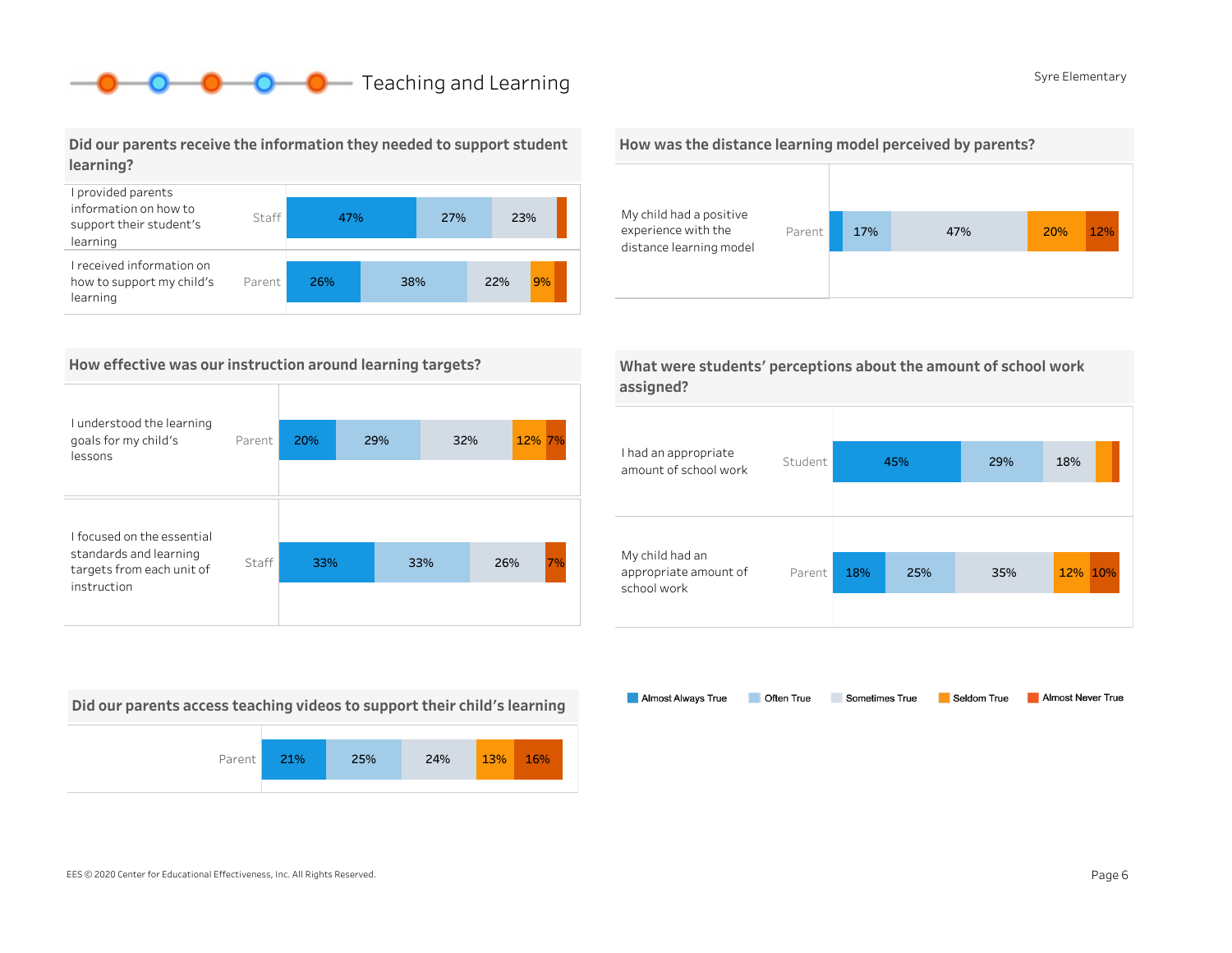### Scheduling and Staffing SyreElementary SyreElementary

If not all students are able to attend school during the initial reopening, what criteria should be used to select students for in-person learning?

|                              |         | Ranked<br>1st | Ranked<br>2nd | Ranked<br>3rd          | Ranked<br>4th |
|------------------------------|---------|---------------|---------------|------------------------|---------------|
| Age                          | Staff   | 22%           | 35%           | 38%                    | 3%            |
|                              | Student | 25%           | 17%           | 17%                    | 26%           |
|                              | Parent  | 27%           | 31%           | 19%                    | 10%           |
| <b>Instructional Content</b> | Staff   | 3%            | 30%           | 43%                    | 22%           |
|                              | Student | 11%           | 28%           | 31%                    | 13%           |
|                              | Parent  | 9%            | 26%           | 40%                    | 14%           |
| <b>Student Need</b>          | Staff   | 65%           | 22%           | 5%                     | 5%            |
|                              | Student | 33%           | 26%           | 14%                    | 14%           |
|                              | Parent  | 43%           | 25%           | 17%                    | 5%            |
| Choice / Volunteers          | Staff   | 8%            | 11%           | 11%                    | 68%           |
|                              | Student | 14%           | 15%           | 25%                    | 32%           |
|                              | Parent  | 12%           | 7%            | 13%                    | 59%           |
|                              |         |               | 0%            | Percent of Respondents | 100%          |



Whose ability to return to work is dependent on their child attending school full-time?



Who has issues with childcare if an alternative schedule is implemented at the beginning of the year (such as AM only, alternate days)?

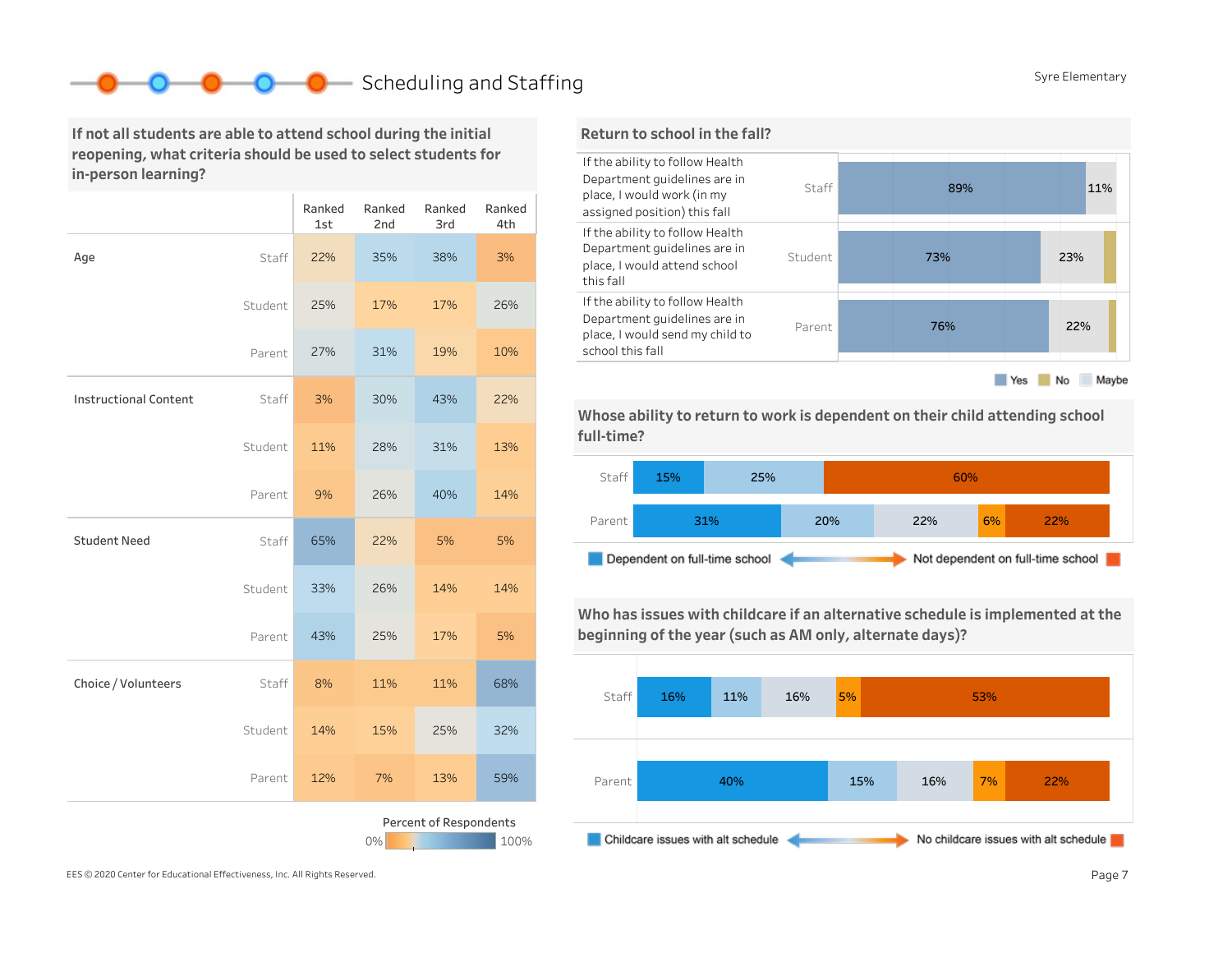**O** O **O** Transportation and Food Service SyreElementary



What was the school meal experience like for students and parents?

#### Yes No N/A

What percentage of students can get to school without busing?

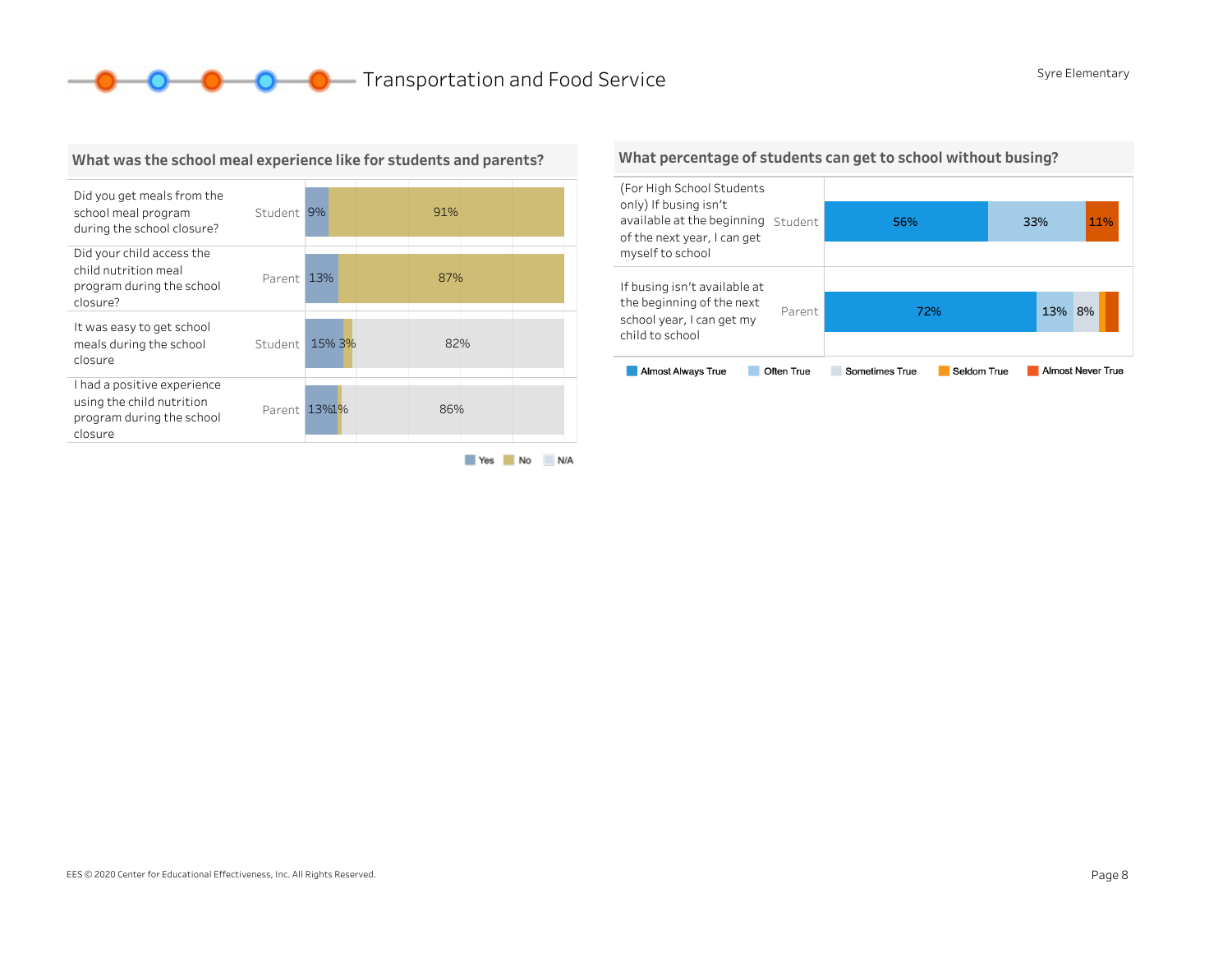### ■ Shoreline Public School Questions SyreElementary SyreElementary

Do you anticipate your child will need food service support (free/reduced cost meals, weekend food packs)?



Was it easy for you to find your child's assignments?



Are you receiving communication from the school in a language that you understand?



How do you prefer to receive communication from your school or district for general information?



How do you prefer to receive communication from your school or district for class assignments?

|        | Phone Call | Email | Text Mess US Mail Social Me |  | Other |
|--------|------------|-------|-----------------------------|--|-------|
| Parent |            |       |                             |  |       |

If we have home learning in some form in the fall, what would help students be successful? Blue represents highest responses.



How well prepared do you feel students are academically for next school



If your child received intervention services, how well did those interventions work to support your child's learning?

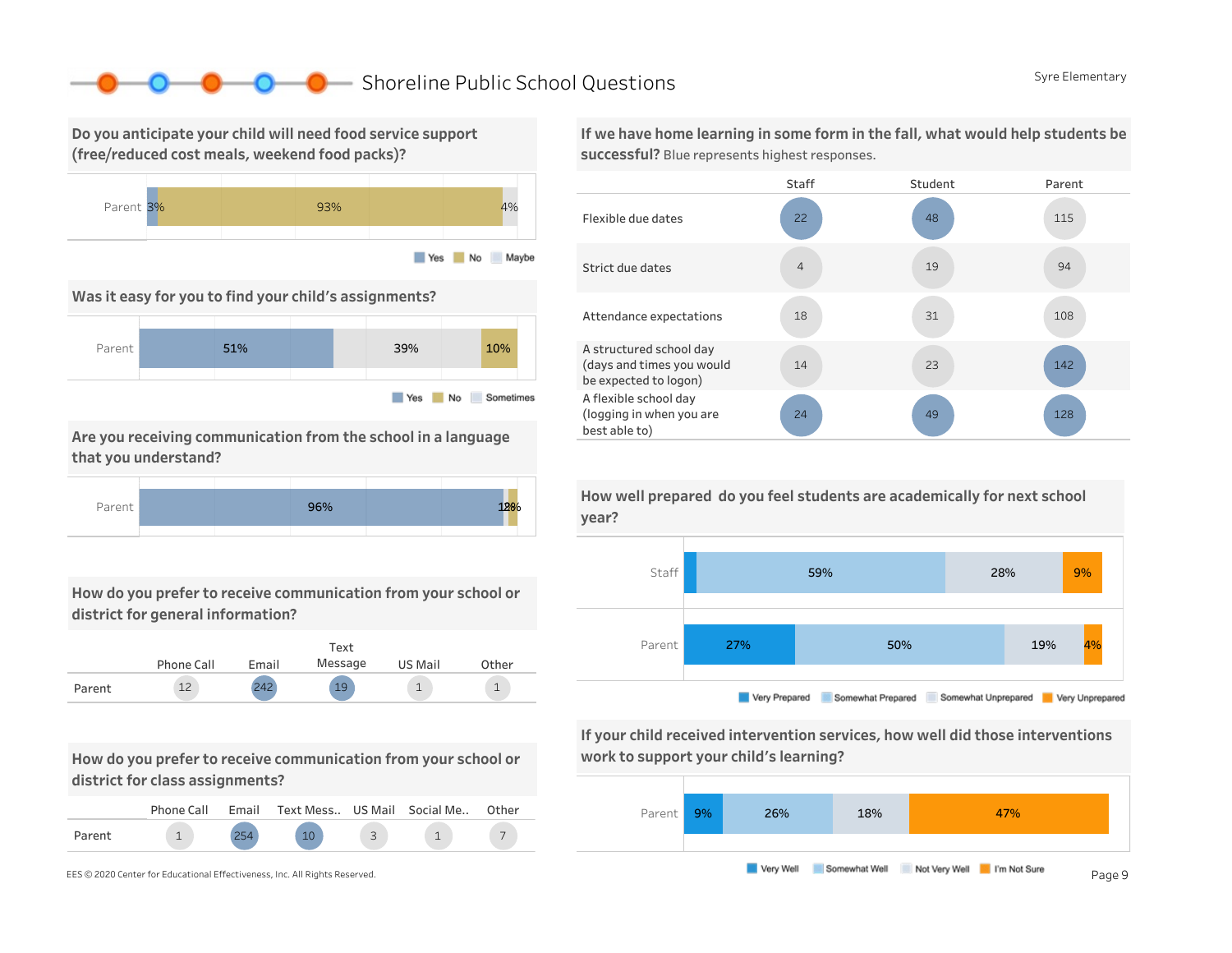### **O** Access and Engagement: Virtual Meetings SyreElementary



#### What happened if a student missed a virtual meeting?



Frequency of Virtual Class/Group by Responses Blue represents highest responses.

How did virtual meetings address social emotional learning?

| Almost Always True                                       | Often True | Sometimes True | Seldom True |     | Almost Never True |
|----------------------------------------------------------|------------|----------------|-------------|-----|-------------------|
| Virtual contacts help me<br>feel connected to my stud    | Staff      | 61%            |             | 16% | 23%               |
| Virtual contacts help me<br>feel connected to my teac    | Student    |                | 78%         |     | 8%<br>14%         |
| Virtual contacts helped my<br>child feel connected to th | Parent     |                | 81%         |     | 14%               |
| Virtual contacts help me<br>feel connected to my stud    | Parent     | 63%            |             | 16% | 21%               |
|                                                          |            |                |             | Yes | No<br>N/A         |

#### Staff Student Parent Lessthanonceaweek 1-2times/week 3-4 times/week Everyday 5 29 218 3 14 10 2 9 5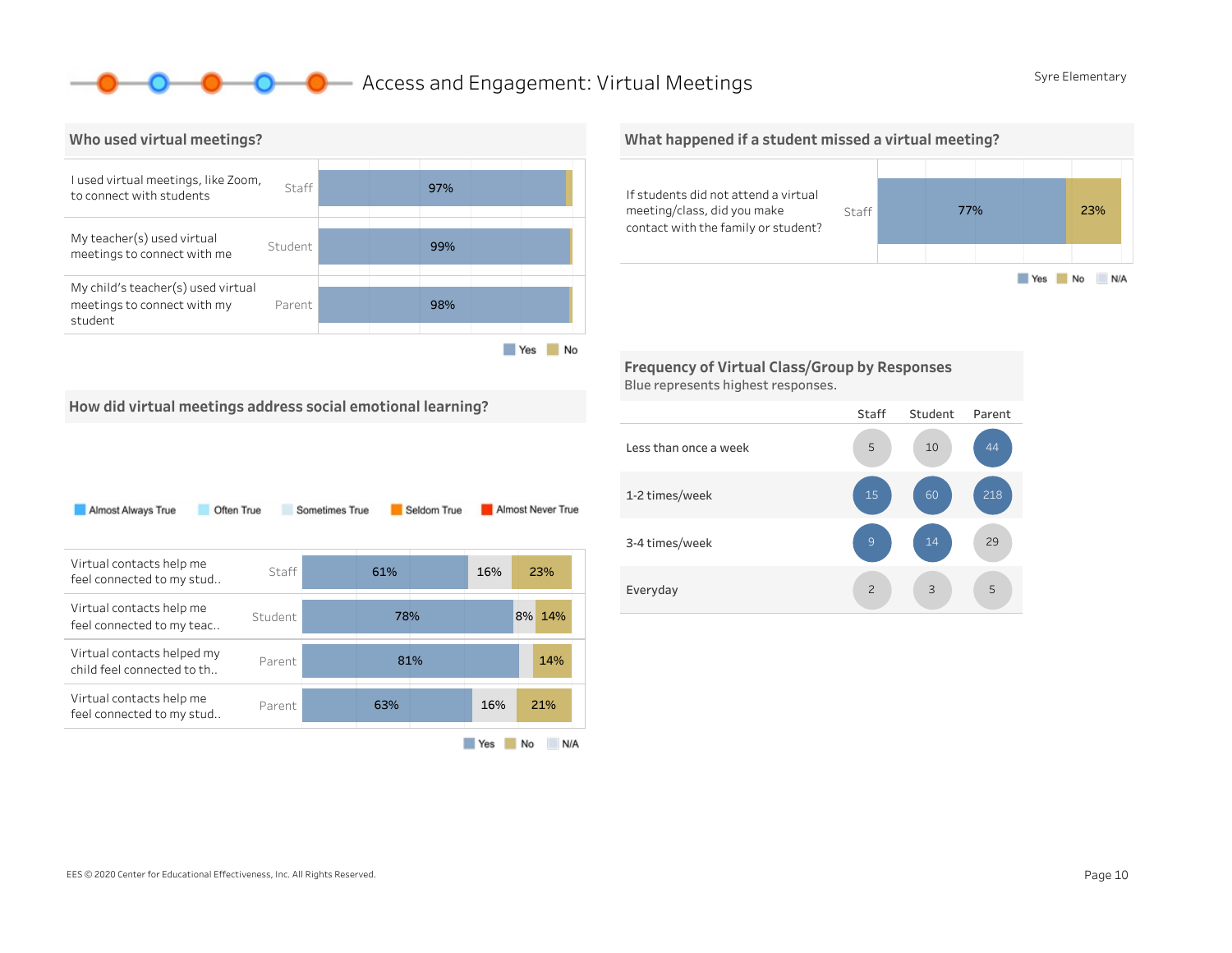## **O** O Access and Engagement SyreElementary





### Who accessed the district's COVID-19 online resources?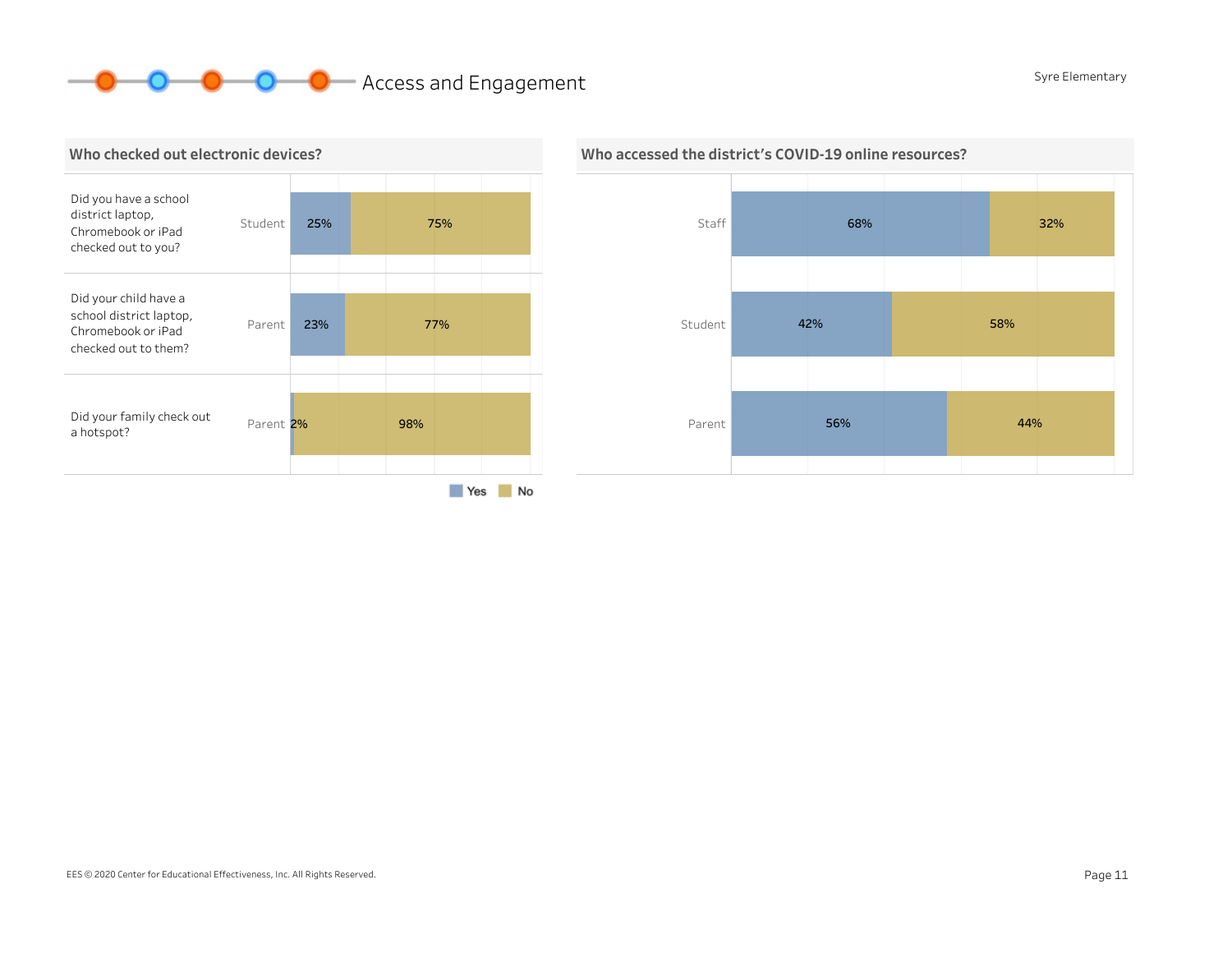### **O** O O Staff Demographics SyreElementary



| Level                    |  |  |  |
|--------------------------|--|--|--|
|                          |  |  |  |
|                          |  |  |  |
|                          |  |  |  |
|                          |  |  |  |
| Elementary   37 (100.0%) |  |  |  |
|                          |  |  |  |
|                          |  |  |  |
|                          |  |  |  |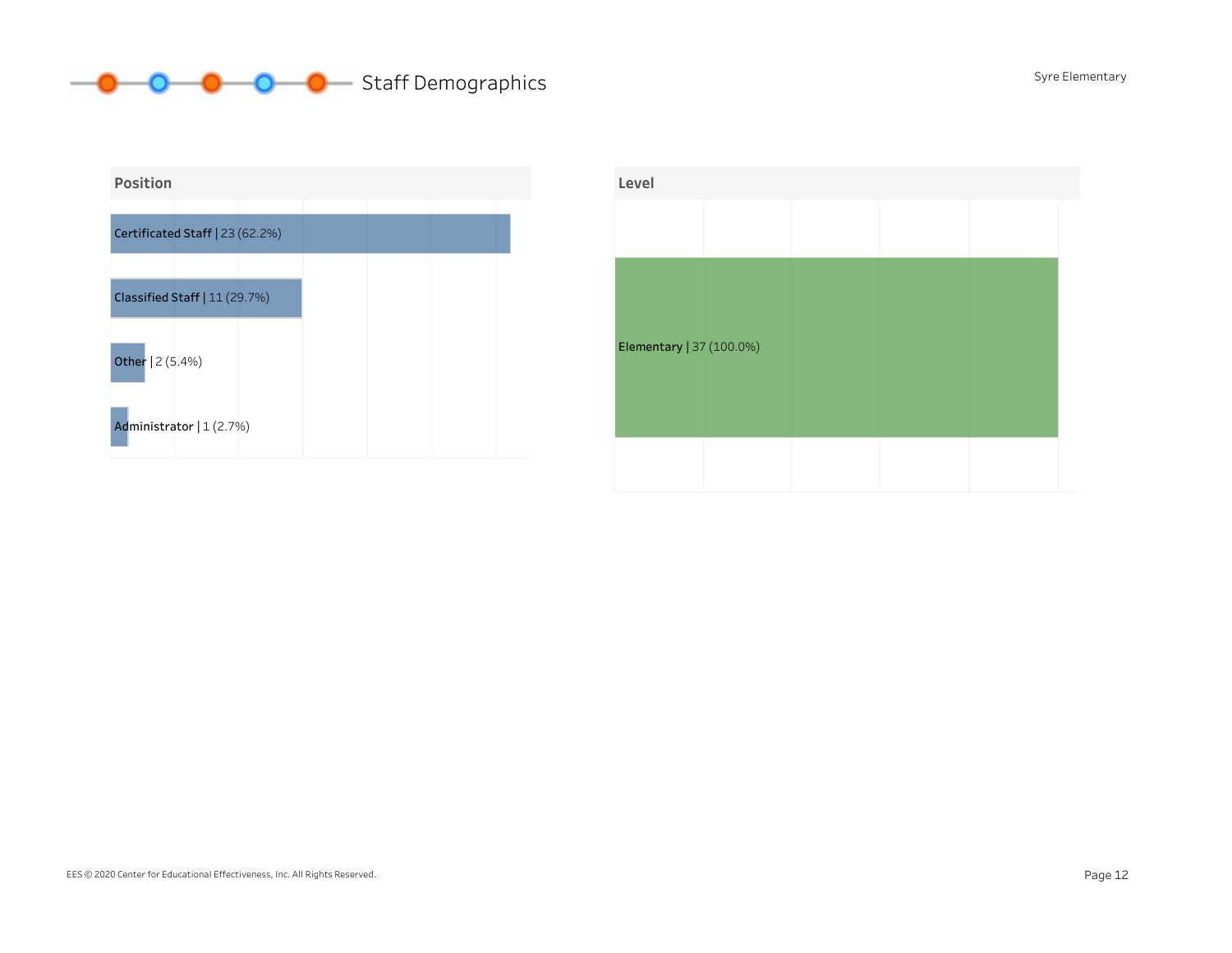### **O** Student Demographics SyreElementary









Vietnamese  $|1(1.1\%)$ English|83(94.3%) Tigrinya  $|1(1.1\%)$ Chinese|2(2.3%) **Other**  $|1(1.1\%)$ What is your primary home language?